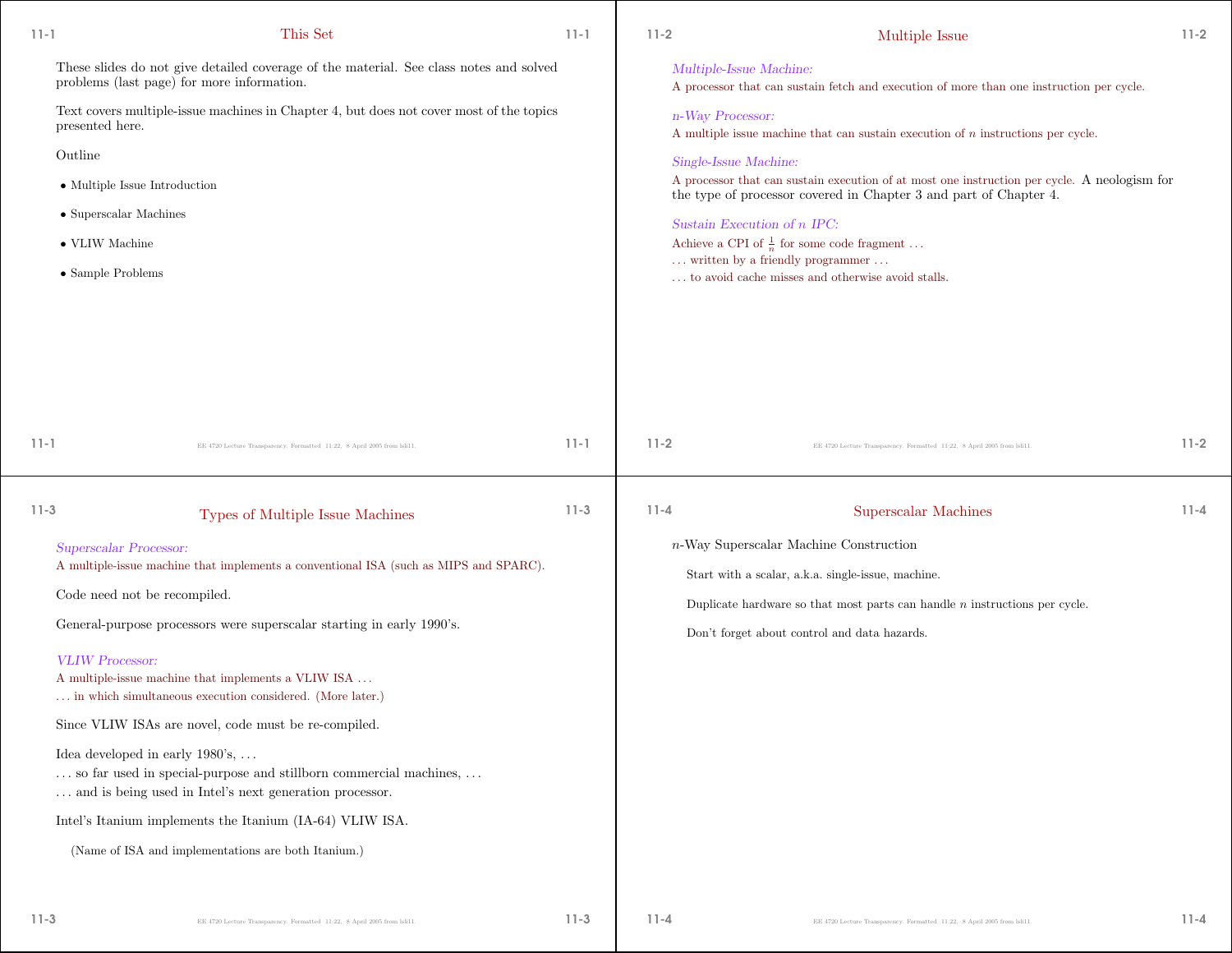| $11 - 5$  | Superscalar Difficulties                                                                                   | $11-5$   | $11-6$              | Superscalar Difficulties                                                                                                                                                          | $11 - 6$ |
|-----------|------------------------------------------------------------------------------------------------------------|----------|---------------------|-----------------------------------------------------------------------------------------------------------------------------------------------------------------------------------|----------|
|           | Register File                                                                                              |          | Instruction Fetch   |                                                                                                                                                                                   |          |
|           | Scalar: 2 reads, 1 write per cycle.                                                                        |          |                     | Memory system may be limited to aligned fetches                                                                                                                                   |          |
|           | $n$ -way: 2n reads, n writes per cycle.                                                                    |          |                     | $\ldots$ for example, if branch target is $0x1114 \ldots$<br>$\ldots$ instructions starting at 0x1110 may be fetched (and the first ignored) $\ldots$<br>wasting fetch bandwidth. |          |
|           | Dependency Checking and Bypass Paths For ALU Instructions                                                  |          |                     |                                                                                                                                                                                   |          |
|           | Scalar, about 4 comparisons per cycle.                                                                     |          |                     |                                                                                                                                                                                   |          |
|           | <i>n</i> -way, about $n(2(2n+n-1)) = 6n^2 - 2n$ comparisons.                                               |          |                     |                                                                                                                                                                                   |          |
|           | Loads-Use Stalls                                                                                           |          |                     |                                                                                                                                                                                   |          |
|           | Scalar, only following instruction would have to stall (if dependent).                                     |          |                     |                                                                                                                                                                                   |          |
|           | <i>n</i> -way, up to the next $2n-1$ instructions would have to stall (if dependent).                      |          |                     |                                                                                                                                                                                   |          |
|           |                                                                                                            |          |                     |                                                                                                                                                                                   |          |
|           |                                                                                                            |          |                     |                                                                                                                                                                                   |          |
|           |                                                                                                            |          |                     |                                                                                                                                                                                   |          |
| $11 - 5$  | EE 4720 Lecture Transparency. Formatted 11:22, 8 April 2005 from Isli11.                                   | $11-5$   | $11-6$              | EE 4720 Lecture Transparency. Formatted 11:22, 8 April 2005 from Isli11.                                                                                                          | $11 - 6$ |
|           |                                                                                                            |          |                     |                                                                                                                                                                                   |          |
| $11 - 7$  | Typical Superscalar Processor Characteristics                                                              | $11 - 7$ | $11 - 8$            | <b>VLIW</b>                                                                                                                                                                       | $11 - 8$ |
|           | Instruction Fetch                                                                                          |          |                     | Very-Long Instruction Word (VLIW):                                                                                                                                                |          |
|           | Instructions fetched in <i>groups</i> , which must be aligned in some systems.                             |          | executed as a unit. | An ISA or processor in which instructions are grouped into bundles which are designed to be                                                                                       |          |
|           | Unneeded instructions ignored.                                                                             |          |                     | <b>Explicitly Parallel Instruction Computing:</b>                                                                                                                                 |          |
|           | Instruction Decode (ID)                                                                                    |          |                     | Intel's version of VLIW. Here, VLIW includes EPIC.                                                                                                                                |          |
|           | Entire group must leave ID before next group (even 1 insn) can enter.                                      |          | Key Features        |                                                                                                                                                                                   |          |
|           |                                                                                                            |          |                     | Instructions grouped in bundles.                                                                                                                                                  |          |
| Execution |                                                                                                            |          |                     | Bundles carry dependency information.                                                                                                                                             |          |
|           | Not all hardware is duplicated $\ldots$<br>$\cdots$ and therefore some instruction pairs cause stalls.     |          |                     | Can only branch to beginning of a bundle.                                                                                                                                         |          |
|           | For example, early processors could simultaneously start one floating-point and one integer<br>instruction |          |                     |                                                                                                                                                                                   |          |
|           | but could not simultaneously start two integer instructions.                                               |          |                     |                                                                                                                                                                                   |          |
|           |                                                                                                            |          |                     |                                                                                                                                                                                   |          |
|           |                                                                                                            |          |                     |                                                                                                                                                                                   |          |

11-8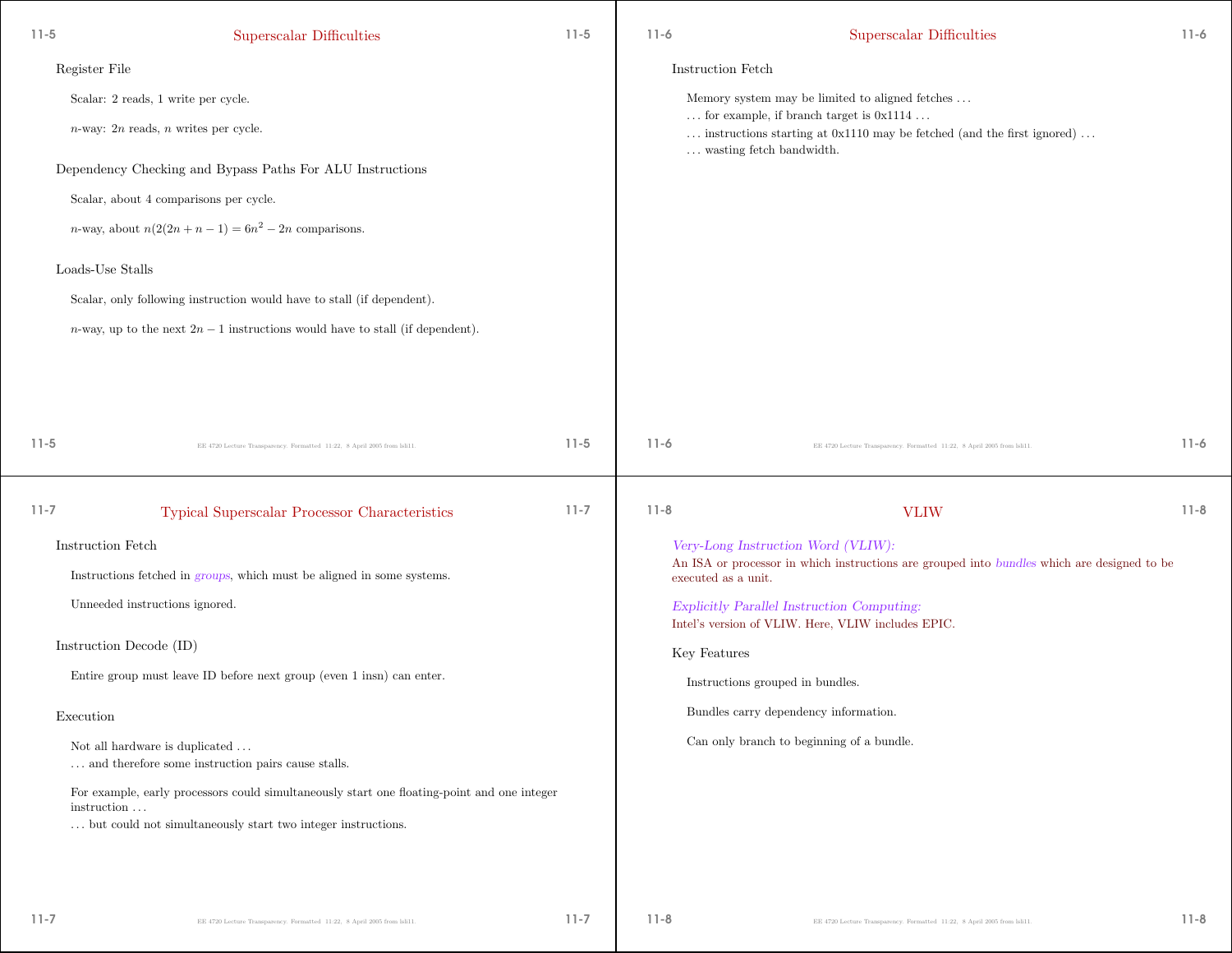| $11-9$    |                                                                                      | $11-9$    | $11 - 10$ |                                                                                                    | $11 - 10$ |
|-----------|--------------------------------------------------------------------------------------|-----------|-----------|----------------------------------------------------------------------------------------------------|-----------|
|           | Current Examples                                                                     |           |           | Intel Itanium (IA-64) ISA (Implemented by Itanium, Itanium 2).                                     |           |
|           | Texas Instruments VelociTI (Implemented in the C6000 Digital Signal Processor).      |           |           | Intended for general purpose use.                                                                  |           |
|           | Intended for signal processors, which are usually embedded in other devices $\ldots$ |           |           | VLIW-Related Features                                                                              |           |
|           | and do not run general purpose code.                                                 |           |           | Instructions grouped into 128-bit bundles.                                                         |           |
|           |                                                                                      |           |           | Each bundle includes three 41-bit instructions and five template bits.                             |           |
|           |                                                                                      |           |           | Template bits specify dependency between instructions and the type of instruction in<br>each slot. |           |
|           |                                                                                      |           |           | Other Features                                                                                     |           |
|           |                                                                                      |           |           | 128 64-bit General [Purpose Integer] Registers                                                     |           |
|           |                                                                                      |           |           | 128 82-bit FP Registers                                                                            |           |
|           |                                                                                      |           |           | Many additional special-purpose registers.                                                         |           |
|           |                                                                                      |           |           | Makes extensive use of predication.                                                                |           |
| $11-9$    | EE 4720 Lecture Transparency. Formatted 11:22, 8 April 2005 from Isli11.             | $11-9$    | $11 - 10$ | EE 4720 Lecture Transparency. Formatted 11:22, 8 April 2005 from Isli11.                           | $11 - 10$ |
| $11 - 11$ |                                                                                      | $11 - 11$ | $11 - 12$ |                                                                                                    | $11 - 12$ |
|           | Cray Tera MTA implemented by the Tera Computer Company.                              |           |           | Other Features                                                                                     |           |
|           | (Tera bought by Cray.)                                                               |           |           | Radical: Can hold up to 128 threads, does not have data cache.                                     |           |
|           | Intended for scientific computing.                                                   |           |           | Ordinary: 32 64-bit registers.                                                                     |           |
|           | VLIW-Related Features                                                                |           |           | Extra bits on memory words support inter-processor synchronization.                                |           |
|           | Instructions grouped into 64-bit bundles.                                            |           |           | Branches can examine any subset of 4 condition code registers.                                     |           |
|           | Each bundle holds three instructions.                                                |           |           |                                                                                                    |           |
|           | Restrictions: one load/store, one ALU, and one ALU or branch.                        |           |           |                                                                                                    |           |
|           | Bundle specifies number of following non-dependent bundles in a lookahead field.     |           |           |                                                                                                    |           |
|           | Serial bit for specifying intra-bundle dependencies.                                 |           |           |                                                                                                    |           |
|           |                                                                                      |           |           |                                                                                                    |           |
|           |                                                                                      |           |           |                                                                                                    |           |
|           |                                                                                      |           |           |                                                                                                    |           |
| $11 - 11$ | EE 4720 Lecture Transparency. Formatted 11:22, 8 April 2005 from Isli11              | $11 - 11$ | $11 - 12$ | EE 4720 Lecture Transparency. Formatted 11:22, 8 April 2005 from lsli11.                           | $11 - 12$ |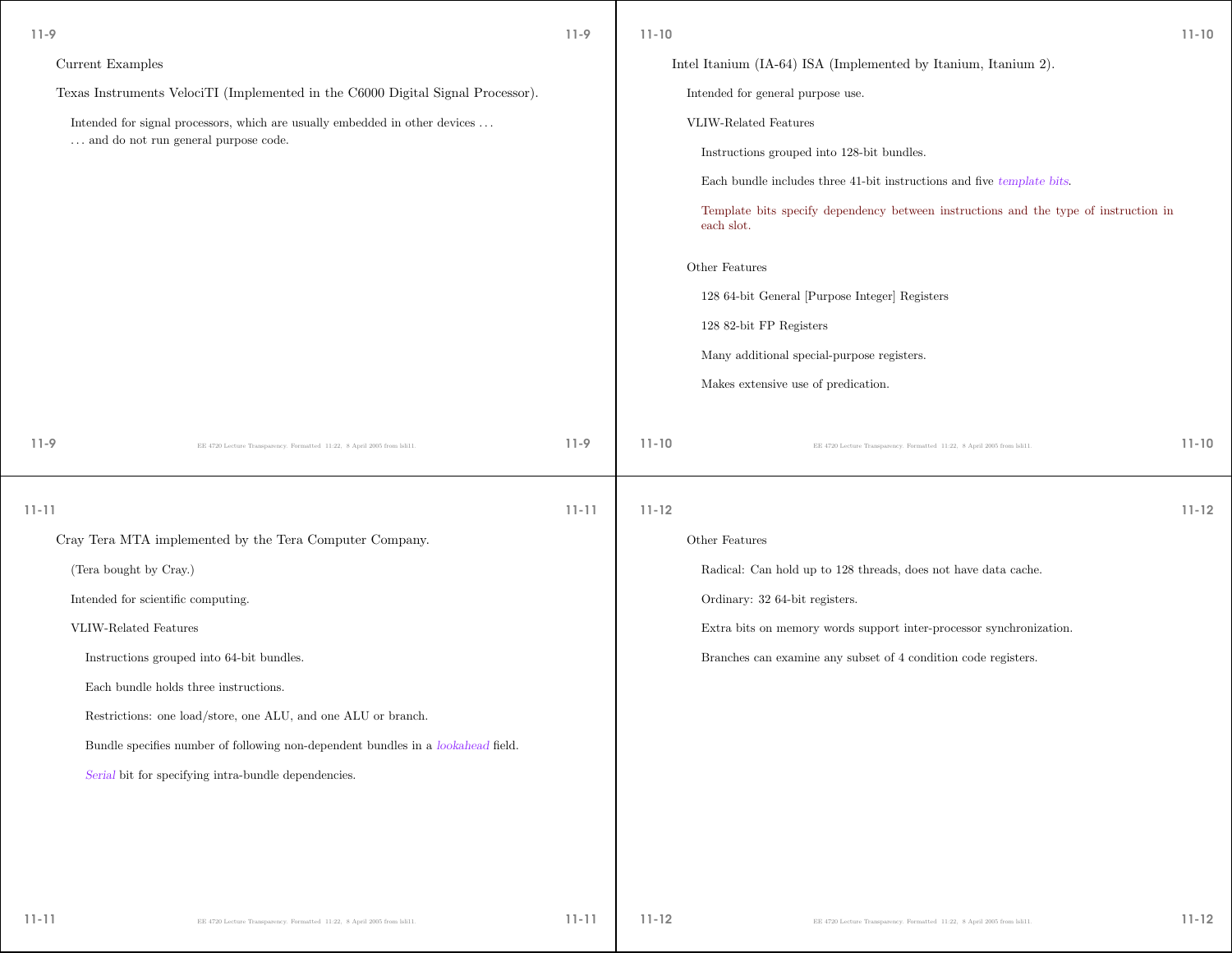| $11 - 13$                                                  |                                                           | VLIW Bundle and Slot Definitions Definitions                                                                                                                                                                                                 |                       | $11 - 13$              | $11 - 14$                            | Instruction Restrictions In Bundles                                                                                                                                                                                                                                                               | $11 - 14$              |
|------------------------------------------------------------|-----------------------------------------------------------|----------------------------------------------------------------------------------------------------------------------------------------------------------------------------------------------------------------------------------------------|-----------------------|------------------------|--------------------------------------|---------------------------------------------------------------------------------------------------------------------------------------------------------------------------------------------------------------------------------------------------------------------------------------------------|------------------------|
| Bundle: a.k.a. packet<br>VLIW processor.                   |                                                           | The grouping of instructions and dependency information which is handled as a unit by a                                                                                                                                                      |                       |                        |                                      | ISA may forbid certain instructions in certain slots<br>$\ldots$ <i>e.g.</i> , no load/store instruction in Slot 1.                                                                                                                                                                               |                        |
| Slot:                                                      |                                                           |                                                                                                                                                                                                                                              |                       |                        |                                      | Tera-MTA: Three slots per 64-bit bundle. (Slot 0, Slot 1, Slot 2.)                                                                                                                                                                                                                                |                        |
|                                                            | Place (bit positions) within a bundle for an instruction. |                                                                                                                                                                                                                                              |                       |                        |                                      | Slot 0: Load/Store                                                                                                                                                                                                                                                                                |                        |
|                                                            |                                                           | A typical VLIW ISA fits three instructions into a 128-bit bundle                                                                                                                                                                             |                       |                        | Slot 1: ALU                          |                                                                                                                                                                                                                                                                                                   |                        |
|                                                            | such a bundle is said to have three slots.                |                                                                                                                                                                                                                                              |                       |                        |                                      | Slot 2: ALU or Branch                                                                                                                                                                                                                                                                             |                        |
| Example: Itanium (IA-64)                                   |                                                           |                                                                                                                                                                                                                                              |                       |                        |                                      | Itanium (IA-64): Three slots per 128-bit bundle.                                                                                                                                                                                                                                                  |                        |
|                                                            | Bundle Size, 128 bits; holds three instructions.          |                                                                                                                                                                                                                                              |                       |                        |                                      | Slot 0: Integer, memory or branch.                                                                                                                                                                                                                                                                |                        |
| Slot 2                                                     | Slot 1                                                    | Slot 0                                                                                                                                                                                                                                       | dep. info             |                        |                                      | Slot 1: Any instruction                                                                                                                                                                                                                                                                           |                        |
| 127                                                        | 87 86                                                     | 46 45                                                                                                                                                                                                                                        | 5 4<br>$\overline{0}$ |                        |                                      | Slot 2: Any instruction that doesn't access memory.                                                                                                                                                                                                                                               |                        |
|                                                            |                                                           |                                                                                                                                                                                                                                              |                       |                        |                                      | There are further restrictions.                                                                                                                                                                                                                                                                   |                        |
| $11 - 13$<br>$11 - 15$<br>add r1, r2, r3<br>sub r4, r5, r6 |                                                           | EE 4720 Lecture Transparency. Formatted 11:22, 8 April 2005 from lsli11.<br>Dependency Information in Bundles<br>Common feature: Specify boundary between dependent instructions.<br>! Boundary: because of r1 instruction below might wait. |                       | $11 - 13$<br>$11 - 15$ | $11 - 14$<br>$11 - 16$<br>Lookahead: | EE 4720 Lecture Transparency. Formatted 11:22, 8 April 2005 from Isli11.<br>Specifying Dependencies Using Lookahead<br>Used in: Tera MTA.<br>The number of consecutive following bundles not dependent on current bundle.<br>If lookahead 0, may be dependencies between current and next bundle. | $11 - 14$<br>$11 - 16$ |
| xor r7, r1, r8                                             |                                                           | Because dependency information is in bundle less hardware is needed to detect dependencies.                                                                                                                                                  |                       |                        |                                      | If lookahead 1, no dependencies between current and next bundle, but may be dependencies<br>between current and 2nd following bundle.                                                                                                                                                             |                        |
|                                                            |                                                           | How Dependency Information Can Be Specified (Varies by ISA):                                                                                                                                                                                 |                       |                        |                                      | Setting the lookahead value:                                                                                                                                                                                                                                                                      |                        |
| $\bullet$ Lookahead:                                       |                                                           |                                                                                                                                                                                                                                              |                       |                        |                                      | Compiler analyzes dependencies in code, taking branches into account.                                                                                                                                                                                                                             |                        |
|                                                            | Number of bundles before the next true dependency.        |                                                                                                                                                                                                                                              |                       |                        |                                      | Sets lookahead based on nearest possible dependency.                                                                                                                                                                                                                                              |                        |
| $\bullet$ Stop:                                            | Next instruction depends on earlier instruction.          |                                                                                                                                                                                                                                              |                       |                        |                                      |                                                                                                                                                                                                                                                                                                   |                        |
| $\bullet$ Serial Bit:                                      |                                                           | If 0, no dependencies within bundle(can safely execute in any order).                                                                                                                                                                        |                       |                        |                                      |                                                                                                                                                                                                                                                                                                   |                        |

11-16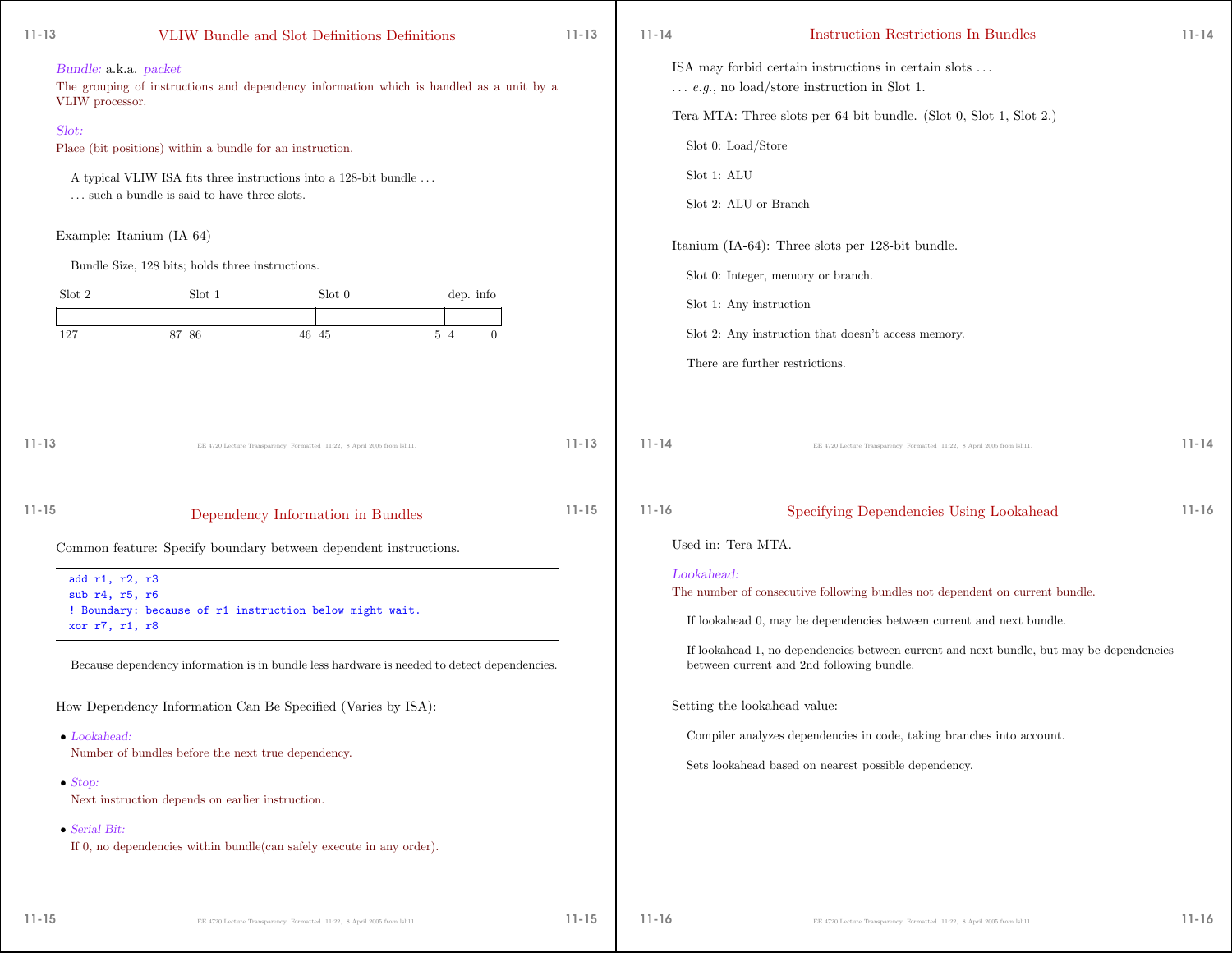| $11 - 17$<br>Lookahead Example: (Two-instruction bundles.)                                                                                                                                                                                                                                                                                                                                                                                                                                                  | $11 - 17$ | $11 - 18$                                                                                             | Specifying Dependencies Using Stops                                                                                                                                                                                                                                                                                                                                                                                                                                                                                                              | $11 - 18$ |
|-------------------------------------------------------------------------------------------------------------------------------------------------------------------------------------------------------------------------------------------------------------------------------------------------------------------------------------------------------------------------------------------------------------------------------------------------------------------------------------------------------------|-----------|-------------------------------------------------------------------------------------------------------|--------------------------------------------------------------------------------------------------------------------------------------------------------------------------------------------------------------------------------------------------------------------------------------------------------------------------------------------------------------------------------------------------------------------------------------------------------------------------------------------------------------------------------------------------|-----------|
| Bundle1: add r1, r2, r3<br>add r4, r5, r6<br>$Look ahead = 1$<br>! Bundle 2 not dependent.<br>Bundle2: add r7, r7, r9<br>add r10, r11, r12<br>Lookahead = 2 ! Bundle 3 and Bundle 1 not dependent.<br>Bundle3: add r2, r1, r14<br>bneq r20, Bundle1<br>$Look ahead = 0$ ! Bundle 1 is dependent.<br>Bundle4: add r18, r8, r19<br>bneq r21, Bundle1<br>Lookahead = 11 ! Assuming twelfth bundle below uses r18.<br>Bundle5: nop<br>nop<br>! (Next 10 bundles contain only nops)                              |           | Stop:<br>Example:<br>L1: $add r1, r2, r3$<br>L4: add $r8$ , $r7$ , $r0$<br>L5: add $r9$ , $r4$ , $r0$ | Used by: Itanium $(IA-64)$<br>Boundary between instructions with true dependencies and output dependencies.<br>Stop (and taken branches) divide instructions into groups.<br>Groups can span multiple bundles.<br>Within a group true and output register dependencies are not allowed, with minor exceptions.<br>Memory dependencies are allowed.<br>Assembler Notation (Itanium): Two consecutive semicolons: ; ; .<br>L2: add $r4$ , $r5$ , $r6$ ;;<br>L3: add r7, r1, r0 ;;<br>! Three groups: Group 1: L1, L2; Group 2: L3; Group 3: L4, L5 |           |
| $11 - 17$<br>EE 4720 Lecture Transparency. Formatted 11:22, 8 April 2005 from Isli11.                                                                                                                                                                                                                                                                                                                                                                                                                       | $11 - 17$ | $11 - 18$                                                                                             | EE 4720 Lecture Transparency. Formatted 11:22, 8 April 2005 from Isli11.                                                                                                                                                                                                                                                                                                                                                                                                                                                                         | $11 - 18$ |
| $11 - 19$<br>DLXV Assembly Notation<br>Example:<br>$\{P_3$<br>! Exec. in parallel or ignore dep. Lookahead = 3<br>! Execute if r10 not zero.<br>$(r10)$ add r1, r2, r3<br>! Execute if rll is zero.<br>$("r11)$ sub r4, r1, r5<br>and r6, r7, r8<br>! Always execute.<br>P.<br>$\{S$ 0<br>! Execute serially or honor dep. Lookahead = 0<br>(r10) add r20, r22, r23 ! Execute if r10 not zero.<br>("r11) sub r24, r20, r25 ! Execute if rll is zero.<br>$(5r0)$ and $r26$ , $r27$ , $r28$ ! Always execute. | $11 - 19$ | $11 - 20$                                                                                             | DLXV Assembly Notation<br>DLX instruction mnemonic<br>$\dots$ with instruction preceded by predicate $\dots$<br>and group of three surrounded by braces $(\{\}) \dots$<br>starting with serial bit and lookahead.<br>Predicate format:<br>Register number possibly preceded by tilde.<br>Without tilde, instruction executes if register value non-zero.<br>With tilde, instruction executes if register value zero.<br>Serial Bit Mnemonic<br>If S then honor dependencies in bundle (serial bit = 1)<br>if P then serial bit $= 0$ .           | $11 - 20$ |

11-20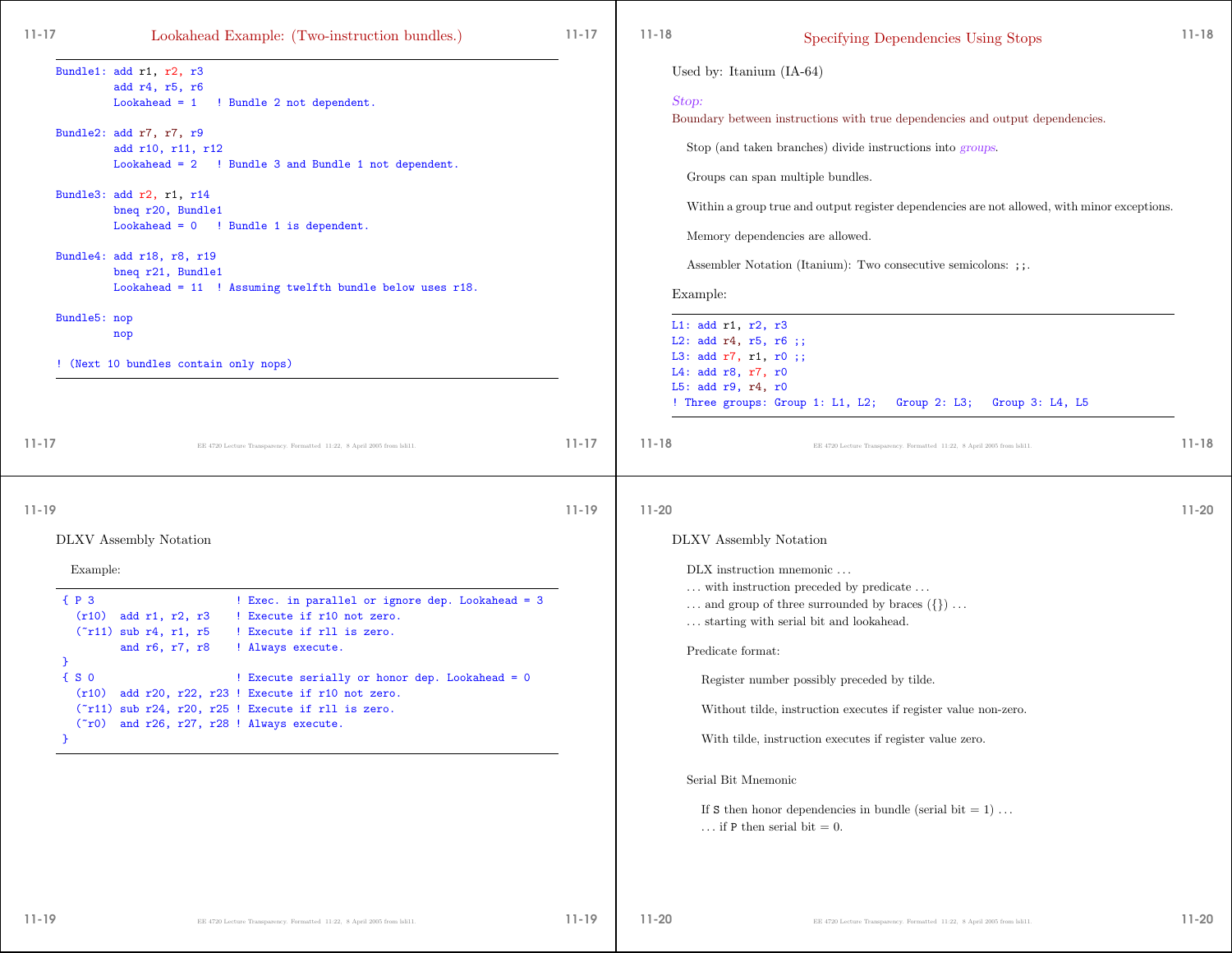| $11 - 21$                                                                                                                                                                  | $11 - 21$ | $11-22$                                                                                                                                                                                                                               | <b>VLIW</b> Sample Problem                                                                                                                                                                                                                                                                                                                                                                    | $11 - 22$ |
|----------------------------------------------------------------------------------------------------------------------------------------------------------------------------|-----------|---------------------------------------------------------------------------------------------------------------------------------------------------------------------------------------------------------------------------------------|-----------------------------------------------------------------------------------------------------------------------------------------------------------------------------------------------------------------------------------------------------------------------------------------------------------------------------------------------------------------------------------------------|-----------|
| Lookahead Menomonic                                                                                                                                                        |           |                                                                                                                                                                                                                                       | Based on Spring 1999 HW 4, Problem 7:                                                                                                                                                                                                                                                                                                                                                         |           |
| Integer indicating lookahead value.                                                                                                                                        |           | code.                                                                                                                                                                                                                                 | Rewrite the code below for the VLIW DLX ISA presented in class. Instructions can be re-<br>arranged and register numbers changed. In order of priority, try to minimize the number of<br>bundles, minimize the use of the serial bit, and maximize the value of the lookahead field. When<br>determining the lookahead assume that any register can be used following the last bundle in your |           |
|                                                                                                                                                                            |           | LOOP:<br>f0, 0(r1)<br>1f<br>multf f1, f0, f0<br>multf f2, f0, f1<br>addf f3, f3, f0<br>f4, 8(r1)<br>lf<br>4(r1), f1<br>sf<br>multf f1, f4, f4<br>multf f2, f4, f1<br>addi r1, r1, #16<br>r3, r4, r5<br>sub<br>r6, r7, r8<br>xor<br>or | r9, r10, r11                                                                                                                                                                                                                                                                                                                                                                                  |           |
| $11 - 21$<br>EE 4720 Lecture Transparency. Formatted 11:22, 8 April 2005 from Isli11.                                                                                      | $11 - 21$ | $11 - 22$                                                                                                                                                                                                                             | EE 4720 Lecture Transparency. Formatted 11:22, 8 April 2005 from Isli11.                                                                                                                                                                                                                                                                                                                      | $11 - 22$ |
| $11 - 23$                                                                                                                                                                  | $11 - 23$ | $11 - 24$                                                                                                                                                                                                                             | Sample Problems                                                                                                                                                                                                                                                                                                                                                                               | $11 - 24$ |
| Solution:                                                                                                                                                                  |           | Superscalar                                                                                                                                                                                                                           |                                                                                                                                                                                                                                                                                                                                                                                               |           |
| LOOP:<br>P <sub>0</sub>                                                                                                                                                    |           |                                                                                                                                                                                                                                       | 1998 Final Exam, Problem 2. (Includes later material on branches.)                                                                                                                                                                                                                                                                                                                            |           |
| f0, 0(r1)<br>1f<br>f4, 8(r1)<br>1f                                                                                                                                         |           |                                                                                                                                                                                                                                       | 1998 Homework 5, Problems 1, 2. (Static scheduled superscalar.)                                                                                                                                                                                                                                                                                                                               |           |
| r3, r4, r5<br>sub<br>}                                                                                                                                                     |           |                                                                                                                                                                                                                                       | 1998 Homework 5, Problem 3. (Includes later material on branches.)                                                                                                                                                                                                                                                                                                                            |           |
| P <sub>0</sub><br>multf f1, f0, f0                                                                                                                                         |           |                                                                                                                                                                                                                                       | 1997 Final Exam problem 2.                                                                                                                                                                                                                                                                                                                                                                    |           |
| multf f11, f4, f4                                                                                                                                                          |           | <b>VLIW</b>                                                                                                                                                                                                                           |                                                                                                                                                                                                                                                                                                                                                                                               |           |
| addf f3, f3, f0<br>$\mathcal{F}$                                                                                                                                           |           |                                                                                                                                                                                                                                       | 1998 Homework 5, Problem 4.                                                                                                                                                                                                                                                                                                                                                                   |           |
| ${P_1}$<br>4(r1), f1<br>sf<br>multf f12, f0, f1<br>multf f2, f4, f11<br>$\mathcal{F}$<br>P <sub>0</sub><br>addi r1, r1, #16<br>xor r6, r7, r8<br>r9, r10, r11<br>or<br>- 1 |           |                                                                                                                                                                                                                                       |                                                                                                                                                                                                                                                                                                                                                                                               |           |
| $11 - 23$                                                                                                                                                                  | $11 - 23$ | $11 - 24$                                                                                                                                                                                                                             |                                                                                                                                                                                                                                                                                                                                                                                               | $11 - 24$ |